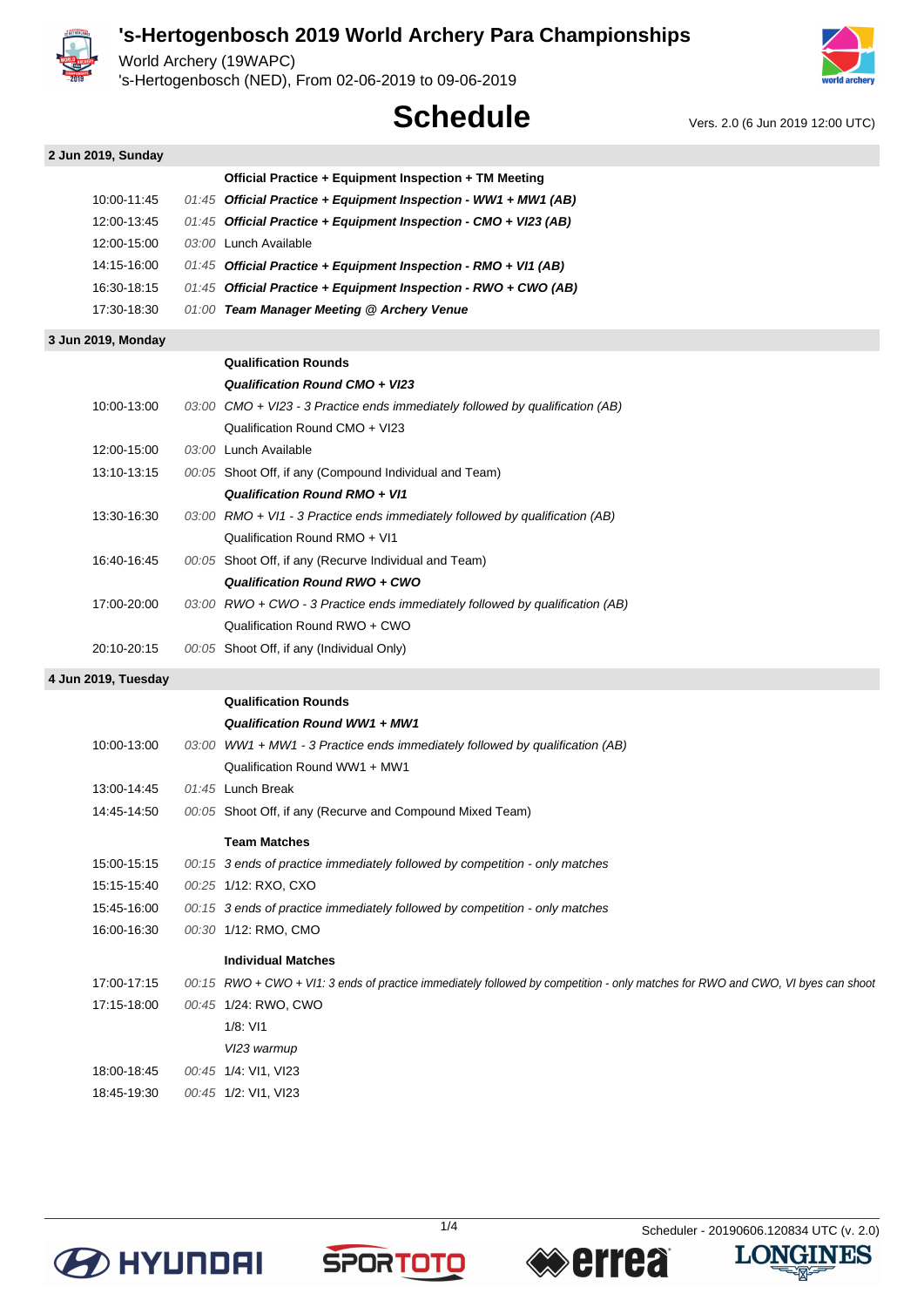

World Archery (19WAPC)

's-Hertogenbosch (NED), From 02-06-2019 to 09-06-2019

#### **5 Jun 2019, Wednesday**

|             | <b>Individual Matches</b>                                                                |
|-------------|------------------------------------------------------------------------------------------|
| 10:00-10:15 | $00:15$ RMO + CMO: 3 ends of practice immediately followed by competition - only matches |
| 10:15-11:00 | 00:45 1/48: RMO, CMO                                                                     |
| 11:00-11:15 | $00:15$ RMO + CMO: 3 ends of practice immediately followed by competition                |
| 11:15-12:00 | 00:45 1/24: RMO, CMO                                                                     |
| 12:00-13:30 | $01:30$ Lunch Break                                                                      |
|             | <b>Team Matches</b>                                                                      |
| 13:30-13:45 | 00:15 3 ends of practice immediately followed by competition                             |
| 13:45-14:15 | 00:30 1/8: RMO, CMO                                                                      |

14:15-14:45 00:30 1/4: RMO, CMO

- 14:45-15:00 00:15 3 ends of practice immediately followed by competition byes can shoot
- 15:00-15:30 00:30 1/4: RWO, MW1, CWO
- 15:30-15:45 00:15 3 ends of practice immediately followed by competition
- 15:45-16:15 00:30 1/2: RMO, RWO, MW1, CMO, CWO

#### **VI Finals**

| 16:30-16:45 | 00:15 Bronze - Gold VI1 + VI23 warmup |
|-------------|---------------------------------------|
| 16:45-17:20 | 00:35 Bronze: VI1, VI23               |
| 17:30-17:50 | 00:20 Gold: Visually Impaired 1       |
| 17:50-18:10 | 00:20 Gold: Visually Impaired 2/3     |
| 18:15-18:27 | 00:12 Award Ceremony - VI1 + VI23     |

#### **6 Jun 2019, Thursday**

|             | <b>Individual Matches</b>                                                                       |
|-------------|-------------------------------------------------------------------------------------------------|
| 10:00-10:15 | $00:15$ CWO + RMO: 3 ends of practice immediately followed by competition                       |
| 10:15-10:55 | 00:40 1/16: RMO, CWO                                                                            |
| 10:55-11:10 | $00:15$ CMO + MW1 + RWO: 3 ends of practice immediately followed by competition                 |
| 11:10-11:50 | 00:40 1/16: RWO, CMO, MW1                                                                       |
| 11:50-12:05 | 00:15 CMO + CWO + MW1 + RMO + RWO + WW1: 3 ends of practice immediately followed by competition |
| 12:05-12:45 | 00:40 1/8: RMO, RWO, CMO, CWO, MW1, WW1                                                         |
| 12:45-13:25 | 00:40 1/4: RMO, RWO, CMO, CWO, MW1, WW1                                                         |
| 13:25-14:00 | 00:35 1/2: RMO, RWO, CMO, CWO, MW1, WW1                                                         |
| 14:00-15:30 | 01:30 Lunch Break                                                                               |
|             | <b>Mixed Team Matches</b>                                                                       |
| 15:30-15:45 | 00:15 3 ends of practice immediately followed by competition                                    |
| 15:45-16:10 | 00:25 1/8: RXO, CXO                                                                             |
| 16:10-16:25 | 00:15 3 ends of practice immediately followed by competition                                    |
| 16:25-16:50 | 00:25 1/4: RXO, W1X, CXO                                                                        |
| 16:50-17:15 | 00:25 1/2: RXO, W1X, CXO                                                                        |
|             |                                                                                                 |

#### **7 Jun 2019, Friday**

| <b>Secondary Tournament Qualification for Tokyo 2020</b> |                                                                               |  |  |  |
|----------------------------------------------------------|-------------------------------------------------------------------------------|--|--|--|
| 10:00-10:15                                              | 00:15 3 ends of practice immediately followed by competition - byes can shoot |  |  |  |
| 10:15-11:00                                              | 00:45 1/8: RMO2, CMO2                                                         |  |  |  |
|                                                          | 1/4: RWO2, CWO2 warmup - byes can shoot                                       |  |  |  |
| 11:00-11:40                                              | 00:40 1/4: RMO2, RWO2, CMO2, CWO2                                             |  |  |  |
| 11:40-12:20                                              | 00:40 1/2: RMO2, RWO2, CMO2, CWO2                                             |  |  |  |
| 12:20-13:00                                              | 00:40 3rd/4th Place Match: RMO2, RWO2, CMO2, CWO2                             |  |  |  |
|                                                          | 1st/2nd Place Match: RMO2, RWO2, CMO2, CWO2                                   |  |  |  |









**LONGINES** 

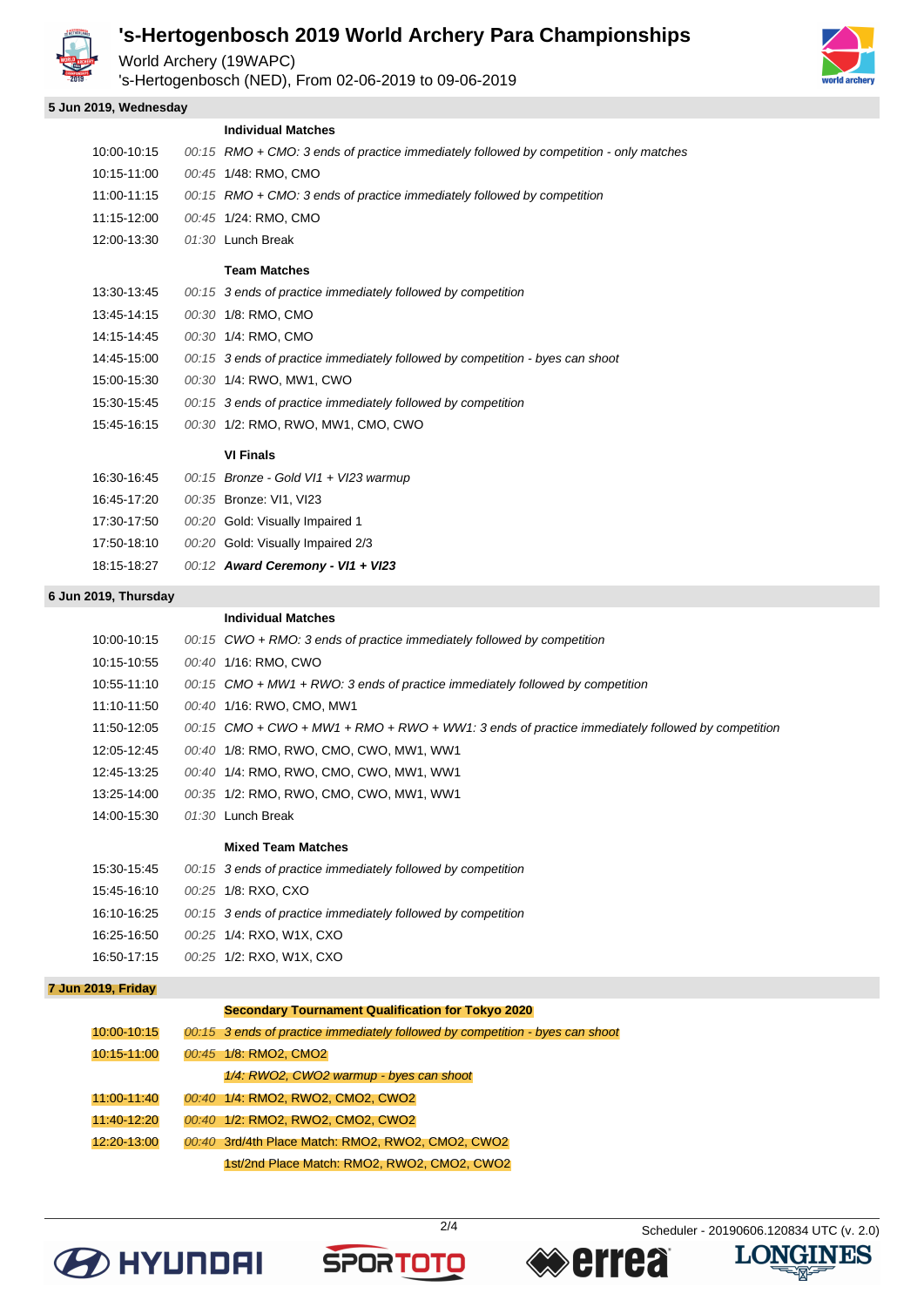

World Archery (19WAPC)

's-Hertogenbosch (NED), From 02-06-2019 to 09-06-2019

### **8 Jun 2019, Saturday**

| 08:00       | Practice Field Open                             |
|-------------|-------------------------------------------------|
|             | <b>W1 Open Team Finals</b>                      |
| 09:00-09:25 | 00:25 Bronze: Men W1 Open (Rec/Comp) Team       |
| 09:25-09:50 | 00:25 Gold: Men W1 Open (Rec/Comp) Team         |
| 09:50-09:58 | 00:08 Award Ceremony - Men W1 Open Team         |
| 09:58-10:18 | 00:20 Bronze: W1 Open (Rec/Comp) Mixed Team     |
| 10:18-10:38 | 00:20 Gold: W1 Open (Rec/Comp) Mixed Team       |
| 10:38-10:46 | 00:08 Award Ceremony - W1 Open Mixed Team       |
|             | W1 Open Individual Finals                       |
| 10:46-11:01 | 00:15 Bronze: Women W1 Open (Rec/Comp)          |
| 11:01-11:16 | 00:15 Gold: Women W1 Open (Rec/Comp)            |
| 11:16-11:24 | 00:08 Award Ceremony - Women W1 Open            |
| 11:24-11:39 | 00:15 Bronze: Men W1 Open (Rec/Comp)            |
| 11:39-11:54 | 00:15 Gold: Men W1 Open (Rec/Comp)              |
| 11:54-12:02 | 00:08 Award Ceremony - Men W1 Open              |
| 12:00       | Practice Field Open                             |
| 12:02-13:00 | 00:58 Lunch Break                               |
|             | <b>Compound Open Team Finals</b>                |
| 13:00-13:25 | 00:25 Bronze: Compound Women Open Team          |
| 13:25-13:50 | 00:25 Gold: Compound Women Open Team            |
| 13:50-13:58 | 00:08 Award Ceremony - Compound Women Open Team |
| 13:58-14:23 | 00:25 Bronze: Compound Men Open Team            |
| 14:23-14:48 | 00:25 Gold: Compound Men Open Team              |
| 14:48-14:56 | 00:08 Award Ceremony - Compound Men Open Team   |
| 14:56-15:16 | 00:20 Bronze: Compound Open Mixed Team          |
| 15:16-15:36 | 00:20 Gold: Compound Open Mixed Team            |
| 15:36-15:44 | 00:08 Award Ceremony - Compound Open Mixed Team |
|             | <b>Compound Open Individual Finals</b>          |
| 15:44-16:01 | 00:17 Bronze: Compound Women Open               |
| 16:01-16:18 | 00:17 Gold: Compound Women Open                 |
| 16:18-16:26 | 00:08 Award Ceremony - Compound Women Open      |
| 16:26-16:43 | 00:17 Bronze: Compound Men Open                 |
| 16:43-17:00 | 00:17 Gold: Compound Men Open                   |
| 17:00-17:08 | 00:08 Award Ceremony - Compound Men Open        |
|             |                                                 |









幽运